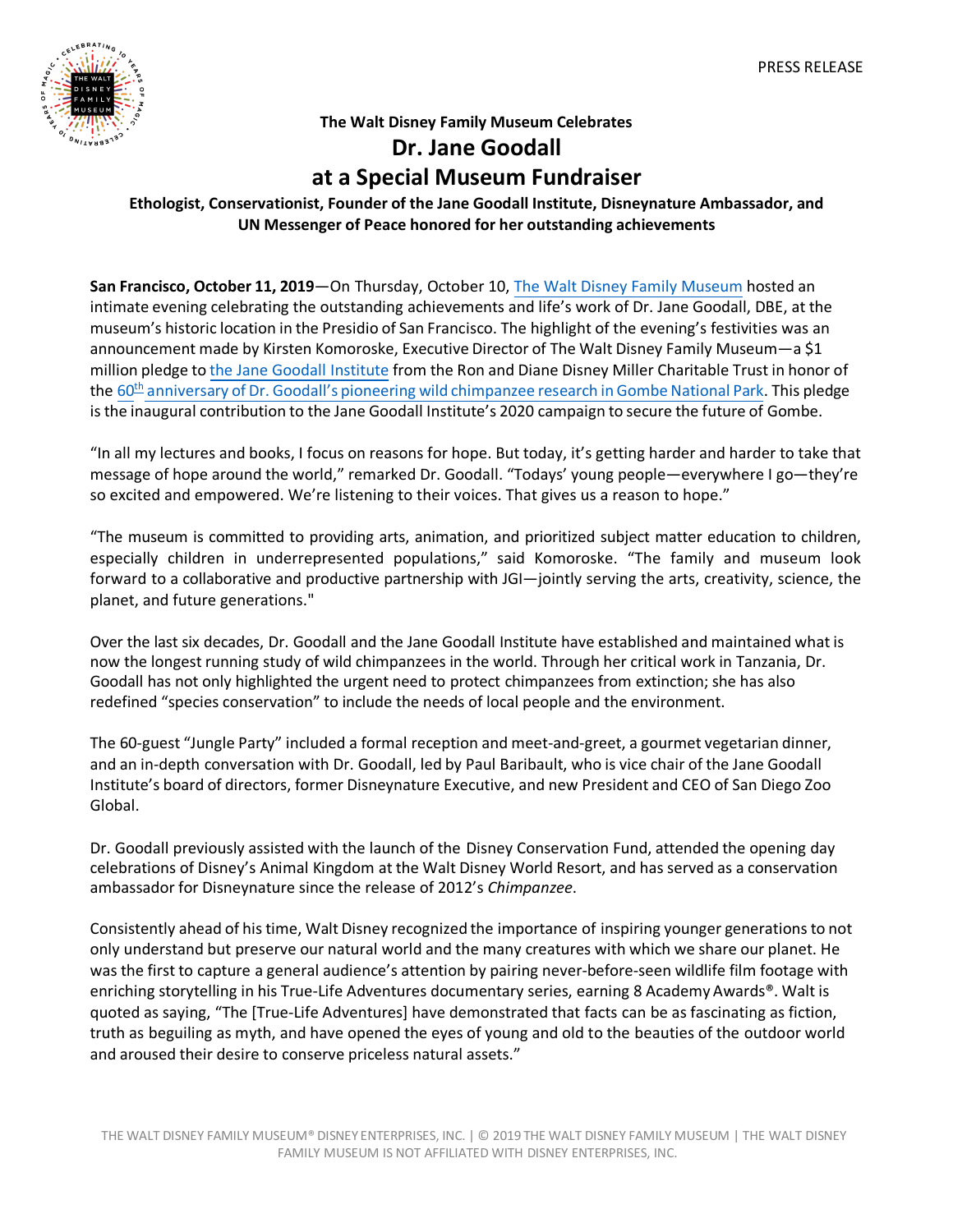

The Walt Disney Family Museum is a 501(c)(3) nonprofit organization founded by the daughter of Walt Disney, Diane Disney Miller. In tribute to Diane, proceeds from the fundraising event will support the next generation of creative and conservation-focused talent.

To access a collection of press photographs from the event, courtesy of **Drew Altizer Photography**, please use the following link: https://bit.ly/2OJrue6.

Support provided by **Farella Braun + Martel LLP** and **Cooley**.

#### **ABOUT THE WALT DISNEY FAMILY MUSEUM**

The Walt Disney Family Museum presents the fascinating story and achievements of Walt Disney, the man who raised animation to the level of fine art, transformed the film industry, tirelessly pursued innovation, and created a global, yet distinctively American legacy. Opened in October 2009, the 40,000-square-foot facility features innovative technology alongside a vast collection of historic materials and artifacts that bring Disney's achievements to life. There is a myriad of interactive galleries, which present early drawings and animation, movies, music, listening stations, a spectacular model of Disneyland, and much more. The museum is a 501(c)(3) nonprofit organization located in the scenic Presidio of San Francisco.

| <b>Hours:</b>        | Open Wednesday through Monday: 10am to 6pm, last entry at 4:45pm.                                                                                                                                                                                                                                                                                        |
|----------------------|----------------------------------------------------------------------------------------------------------------------------------------------------------------------------------------------------------------------------------------------------------------------------------------------------------------------------------------------------------|
|                      | Closed on Tuesdays and the following public holidays: January 1, Thanksgiving Day, and<br>December 25. Early closure at 4pm on December 24 and December 31, 2019.                                                                                                                                                                                        |
| <b>Tickets:</b>      | General admission ticket: \$25 adults; \$20 seniors & students; \$15 youth (ages 6 to 17)<br>General admission + special exhibition combo ticket: \$35 adults; \$30 seniors & students;<br>\$20 youth<br>Special exhibition stand-alone ticket: \$15 adults, seniors, & students; \$5 youth<br>Museum admission is free for members and children under 5 |
| Where:<br>Contact:   | The Presidio of San Francisco, 104 Montgomery Street, San Francisco, CA 94129<br>415.345.6800   waltdisney.org                                                                                                                                                                                                                                           |
| Follow:              | facebook.com/wdfmuseum   Twitter & Instagram: @wdfmuseum                                                                                                                                                                                                                                                                                                 |
| $M$ odio $C$ ontocti | Caroline Quinn L Senier Communications Coordinator                                                                                                                                                                                                                                                                                                       |

**Media Contact:** Caroline Quinn | Senior Communications Coordinator 415.345.6854 press@wdfmuseum.org

#### **ABOUT THE JANE GOODALL INSTITUTE**

The Jane Goodall Institute (JGI) is a global, community-centered conservation organization founded in 1977 that advances the vision and work of Dr. Jane Goodall in over 30 countries around the world. We aim to understand and protect chimpanzees, other apes and their habitats, and empower people to be compassionate citizens in order to inspire conservation of the natural world we all share. JGI uses research, collaboration with local communities, best-in-class animal welfare standards, and the innovative use of science and technology to inspire hope and transform it into action for the common good. Through our Roots & Shoots